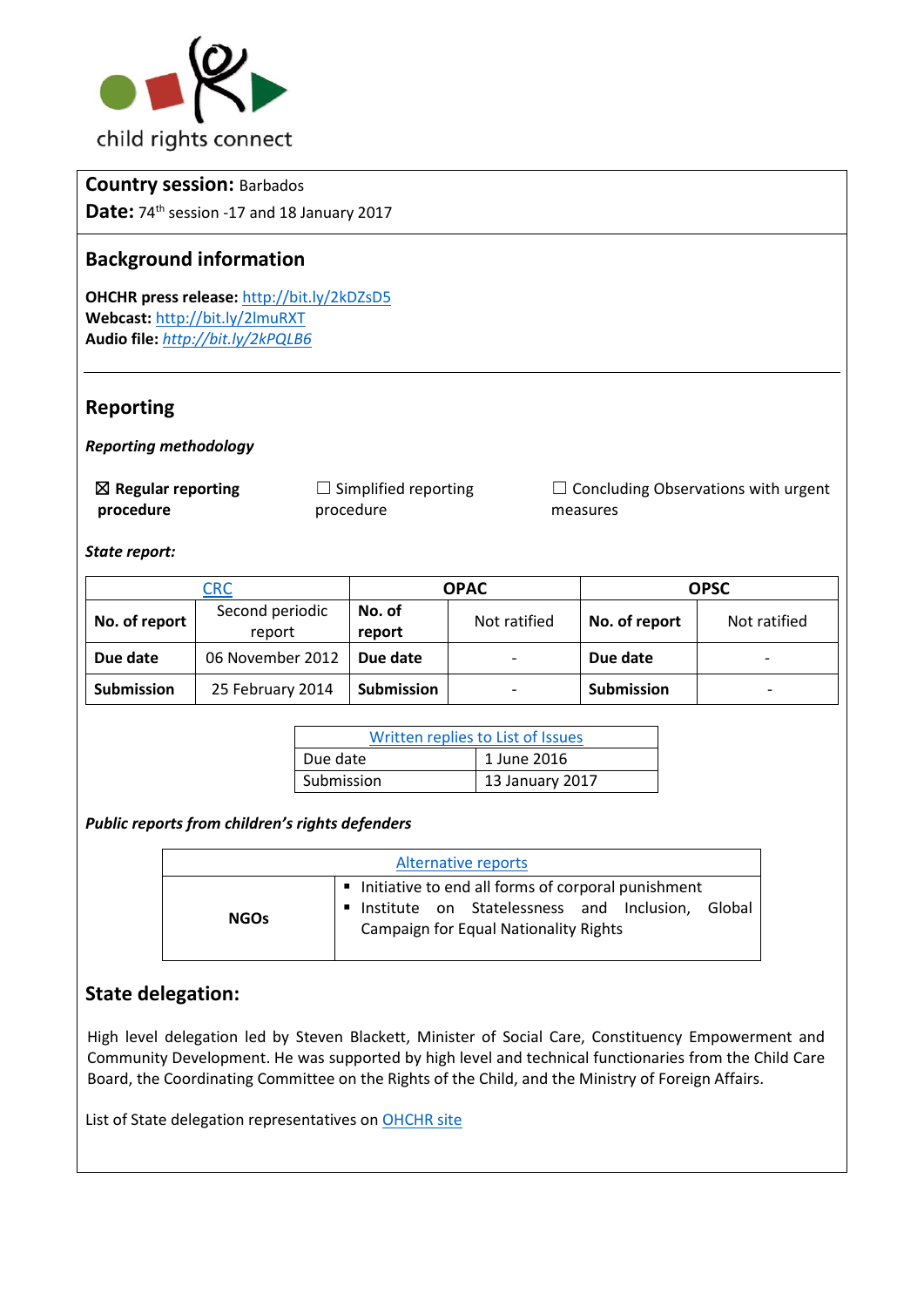

## **Committee's Task Force members**

| Name & Last name        | Country  |
|-------------------------|----------|
| Kirsten SANBERG         | Norway   |
| Yasmeen Muhamad SHARIFF | Malaysia |

# **Dialogue description:**

### i. **Character of the dialogue**

The atmosphere during the session was cooperative and constructive. The answers of the State to the Committee's questions were focused mainly on law implementation.

#### ii. **General assessment made by the Committee**

The Committee welcomed the ratification of the Convention on the Rights of Persons with Disabilities in 2013 and the reform of the juvenile justice system, as well as the significant progress made by the State party in the areas of health and education. Committee members noted that corporal punishment and education for children with disabilities are the most important issues to address in Barbados.

#### iii. **Main issues raised**

- **Respect for the views of the child:** Committee members expressed their concerns about the position of children in society and their right to be heard. The delegation replied that there has been a positive shift on the way children were viewed. There have been education programs in schools and within communities to encourage child participation and promote children as rights holders.
- **Sexual exploitation and abuse:** The Committee was concerned about the prevalent cases of sexual abuse and exploitation against children resulting from the lack of a comprehensive policy framework preventing child abuse and neglect. Committee members also pointed out the need of an effective reporting mechanism, as well as effective measures to protect and provide rehabilitation services for child victims of sexual abuse, especially for girls. The delegation stressed that when an abuse happened, the victim was taken to the hospital, removed from the reach of the perpetrator and the case would be reported to the police. Despite the campaigns conducted by the government on this matter, underreporting was an issue because of fear of stigmatization
- **Corporal punishment:** Committee members were worried about the prevalence of corporal punishment in both private and public settings, including institutions for children in conflict with the law, and the absence of legal provisions prohibiting this practice. The delegation replied that corporal punishment has become widespread and accepted, but awareness raising activities on positive forms of discipline were being conducted to change the attitude towards this practice within governmental institutions and communities.